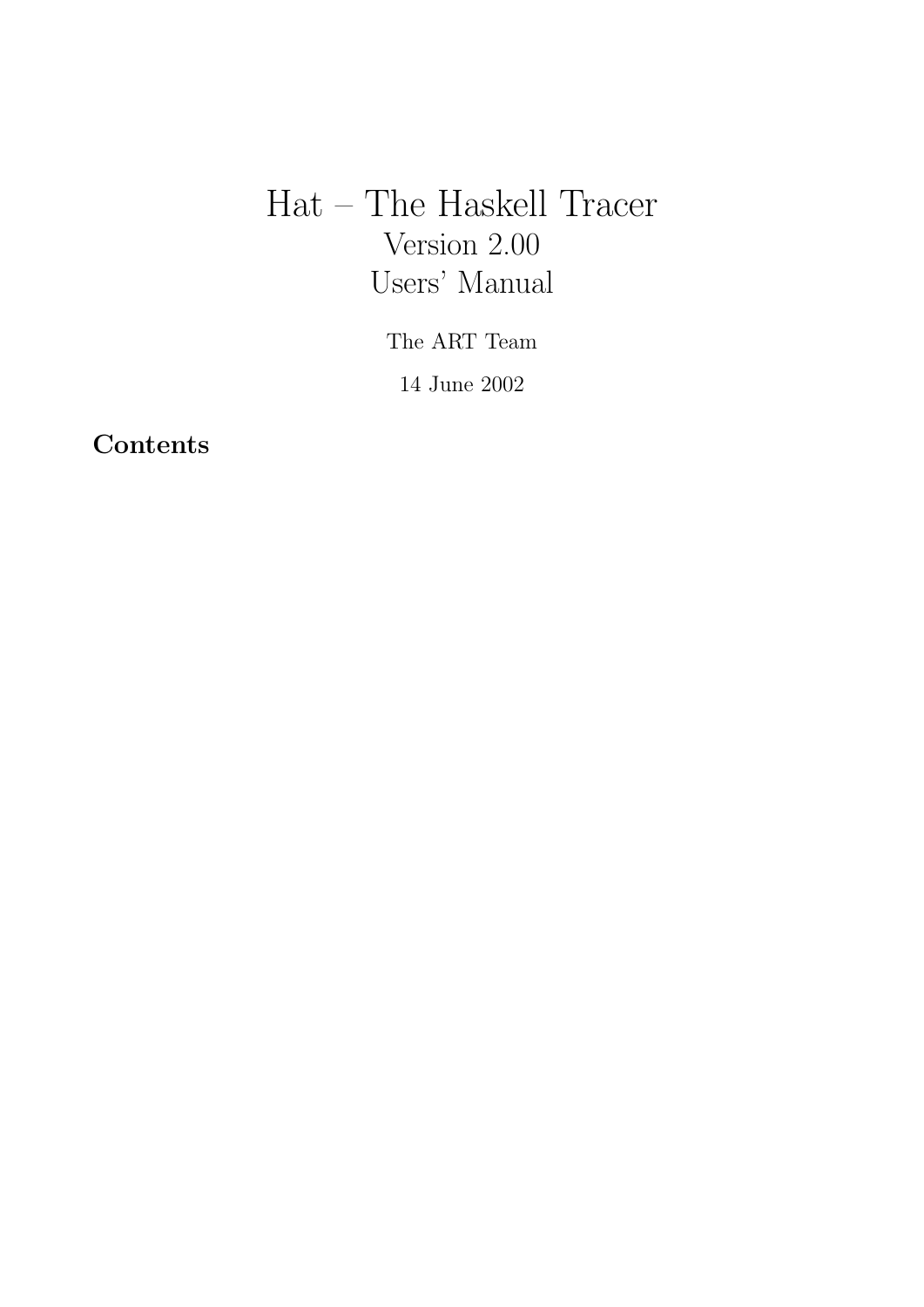# 1 Introduction

Hat is a source-level tracer for Haskell (the Haskell Tracer). It is a tool that gives the user access to otherwise invisible information about a computation. Thus Hat helps locating errors in programs. However, it is also useful for understanding how a correct program works, especially for program maintenance. Hence we avoid the popular name "debugger". Note that a profiler, which gives access to information about the time or space behaviour of a computation, is also a kind of tracer. However, Hat is not intended for that purpose. Hat measures neither time nor space usage.

Conventional tracers (debuggers) for imperative languages allow the user to step through the computation, stop at given points and examine variable contents. This tracing method is unsuitable for a lazy functional language such as Haskell, because its evaluation order is complex, function arguments are usually unwieldy large unevaluated expressions and generally computation details do not match the user's high-level view of functions mapping values to values.

Hat is an offline tracer: First the specially compiled program runs as normal, except that additionally a trace is written to file. Second, after the computation has terminated, the trace is viewed with a number of browsing tools.

Hat can be used for computations that terminate normally, that terminate with an error message or that are interrupted by the programmer (because they do not terminate).

The trace consists of high-level information about the computation. It describes each reduction, that is, the replacements of an instance of a left-hand side of an equation by an instance of its right-hand side, and the relation of the reduction to other reductions.

Because the trace describes the whole computation, it is huge. Hence the programmer uses tools to selectively view the fragments of the trace that are of interest. Currently Hat includes four tools – hat-observe, hat-trail, hat-detect, and hat-stack – for that purpose. Each tool shows fragments of the computation in a particular way, highlighting a specific aspect.

# 2 Obtaining the Trace of a Computation

To obtain a trace of a computation of a program, the program has to be compiled specially, using hmake with either nhc98 or ghc, and then run.

Compile the program using hmake and the -hat option; you may want to choose your compiler as well, e.g. hmake -ghc -hat.

What hmake does is this: all the modules of the program are transformed to tracing versions with the pre-processor hat-trans. This preprocessor generates a new module (prefixed with the letter 'T') for each original module. The generated modules are compiled and linked using an ordinary compiler with the extra option -package hat. The hat package contains interface files and a link-library that are needed by the transformed program.

You can invoke hat-trans and the compiler manually if you wish, but hat-trans generates and reads its own special kind of module interface files (.hx files) and therefore modules must be transformed in the same dependency order as normal compilation. Hence, it is much easier simply to let hmake do all the work.

Note that the hat-trans preprocessor does not insert the complete file paths of the original source modules into the generated modules. The trace viewers assume that the source modules are in the same directory as the executable.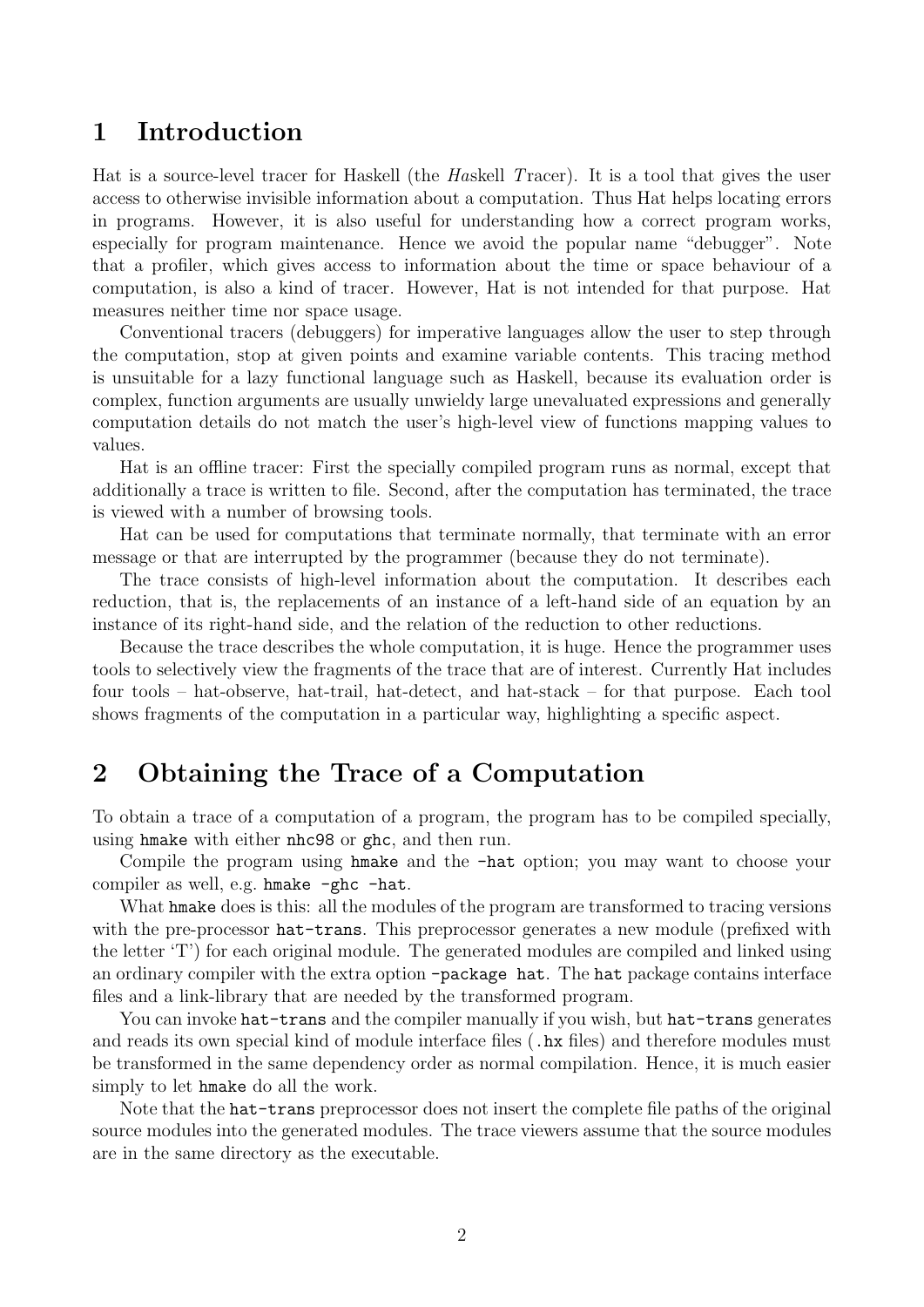## 2.1 Compilation with nhc98

Tracing makes computations use more heap space. As a rough rule of thumb, traced computations require 3 times as much heap space as untraced ones. However, because traced computations allocate (and discard) much memory, it is useful to choose an even larger heap size to reduce garbage collection time. The preset default heap size for an untraced program compiled by nhc98 is 400KB; you will probably want to increase this to at least 2MB. For example, you can set the heap size at compile (link) time with +CTS -H10m -CTS or for a specific computation with  $+RTS - H10m - RTS$  to a ten megabyte heap.

## 2.2 Computation

The traced computation behaves exactly like the untraced one, except that it is slower (currently about 100 times slower in nhc98, 200 times slower in ghc), and additionally writes a trace to file.

If it seems that the computation is stuck in a loop, then force halting by keying an interrupt (usually Ctrl-C). After termination of the computation (normal termination or caused by error or interrupt) you can explore the trace with any of the programs described in the following sections.

The computation of a program *name* creates the trace files *name*.hat, *name*.hat.bridge and *name*.hat.output. The latter is a copy of the whole output of the computation. The first is the actual trace. It can easily grow to several hundred megabytes. To improve the runtime of the traced computation you should create the trace file on a local disc, not on a file system mounted over a network. The trace files are always created in the same directory as the executable program.

#### 2.3 Trusting

Hat enables you to trace a computation without recording every reduction. You can trust the function definitions of a module. Then the calls of trusted functions from trusted functions are not recorded in the trace.

Note that a call of an untrusted function from a trusted function is possible, because an untrusted function can be passed to a trusted higher-order function. These calls are recorded in the trace.

For example, you may call the trusted function map with an untrusted function prime: map prime [2,4]. If this call is from an untrusted function, then the reduction of map prime [2,4] is recorded in the trace, but not the reductions of the recursive calls map prime [4] and map prime []. However, the reductions of prime 2 and prime 4 are recorded, because prime is untrusted.

You should trust modules in whose computations you are not interested. Trusting is desirable for the following reasons:

- to keep the size of the trace file smaller (main point)
	- to save file space
	- to avoid unnecessary detail when viewing the trace
- to reduce the runtime of the traced program (slightly)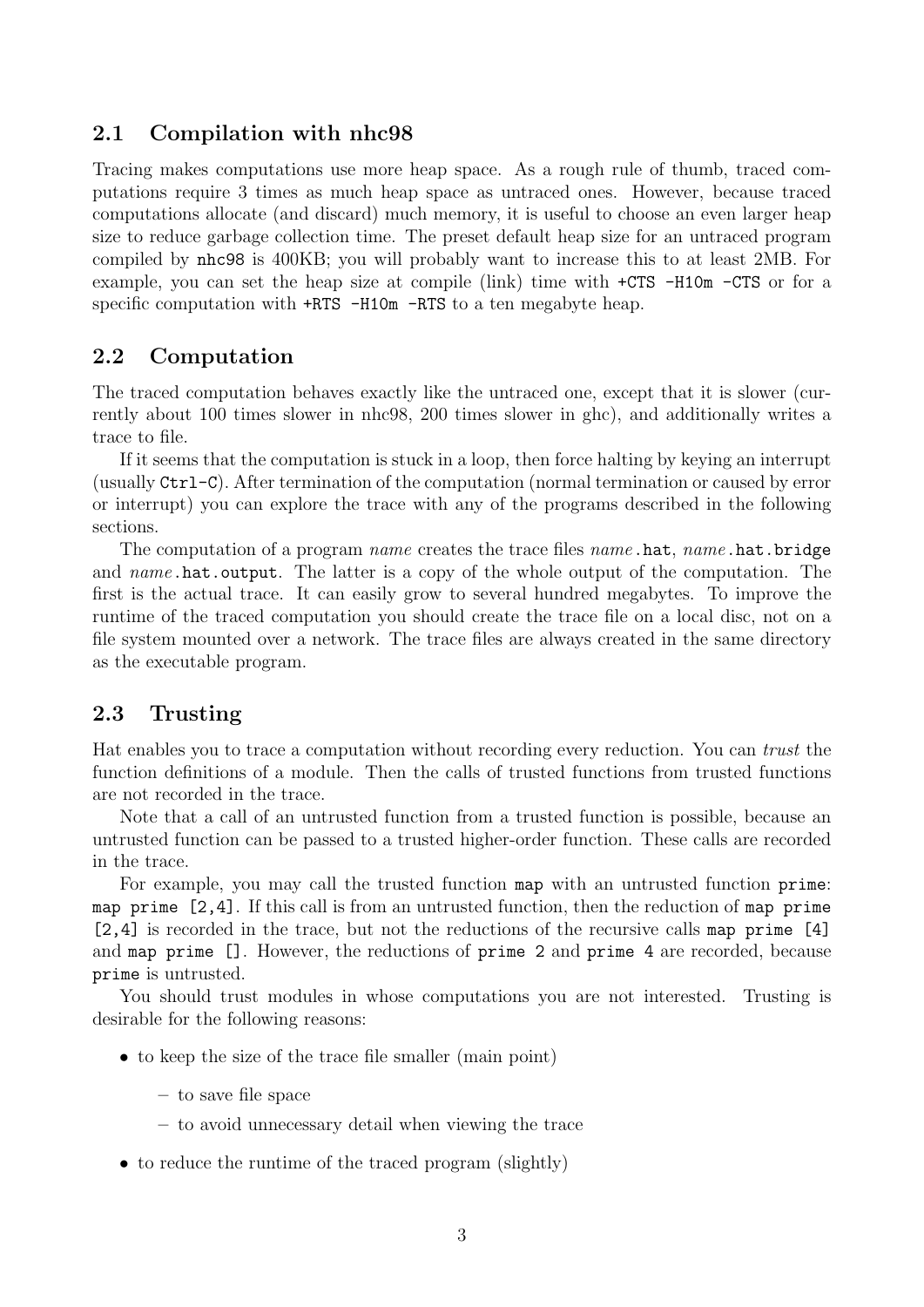If you want to trust a module, then compile it for tracing as normal but with the extra option -trusted. (A plain object file compiled without any tracing option cannot be used.) By default the Prelude and the standard libraries are trusted.

# 3 Viewing a Trace

Although each tool gives a different view on the trace, they all have some properties in common.

#### 3.1 Arguments in Most Evaluated Form

The tools show function arguments in evaluated form, more precisely: as far evaluated as the arguments are at the end of the computation. For example, although in a computation the unevaluated expression (map  $(+5)$  [1,2]) might be passed to the function length, the tools show the function application as length  $[1+5,2+5]$  or length  $[-, ]$  if the list elements are unevaluated.

## 3.2 Special Expressions

Unevaluated expressions Tools do not usually show non-value subexpressions. The underscore represents these unevaluated expressions. (The 'uneval' option can be set interactively if you wish to replace underscores with the full representation of the unevaluated expression.)

 $\lambda$ -abstractions A  $\lambda$ -abstraction, as for example \xs-> xs ++ xs, is represented simply by  $( \langle . . . \rangle)$ .

The undefined value  $\perp$  If the computation is aborted because of a run-time error or interruption by the user, then evaluation of a redex may have begun, but not yet resulted in a value. We call the result of such a redex *undefined* and denote it by  $\perp$  ( $\perp$ ) in ASCII form).

A typical case where we obtain  $\perp$  is when in order to compute the value of a redex the value of the redex itself is needed. The occurrence of such a situation is called a black hole. The following example causes a black hole:

```
a = b + 1b = a + 1main = print a
```
When the program is run, it aborts with an error message saying that a black hole has been detected. The trace of the computation contains several  $\perp$ 's.

Trusted Expressions The symbol {?} is used to represent an expression that was not recorded in the trace, because it was trusted.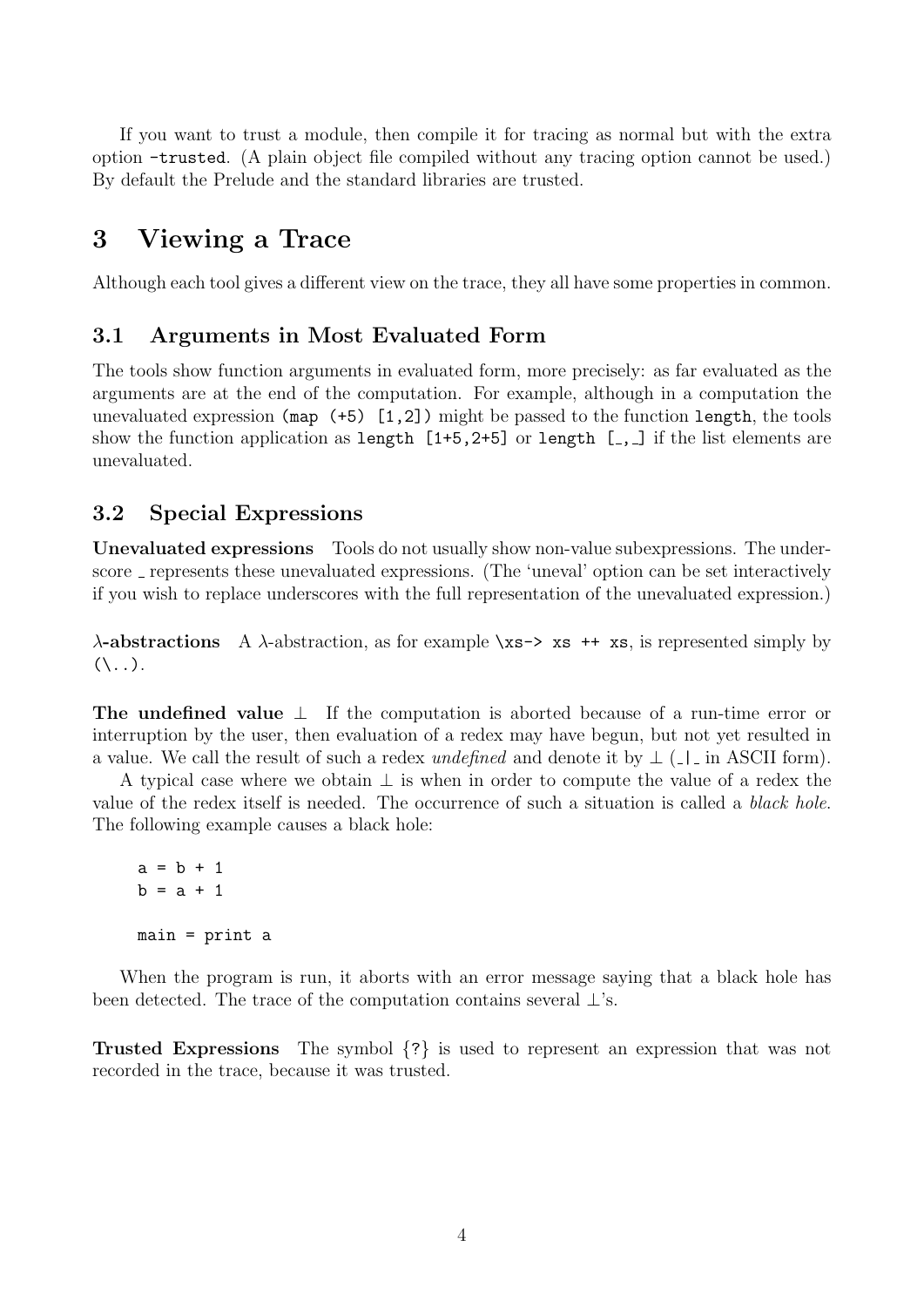## 3.3 Combination of Viewing Tools

Each tool gives a unique view of a computation. These views are complementary and it is productive to use them together. From each of the three tools hat-observe, hat-trail and hatdetect you can at any time change to any of the other two tools, starting there at exactly the point of the trace at which you left the other tool. So after using one tool to track a bug to a certain point you can change to another tool to continue the search or confirm your suspicion.

# 3.4 The Running Example

The following faulty program is used as example in the description of most viewing tools:

```
main = let xs :: [Int]xs = [4*2, 5'div'0, 5+6]in print (head xs, last' xs)
last' (x:xs) = last' xs
last' [x] = x
```
# 4 Hat-Observe

Hat-observe enables you to observe the value of top-level variables, that is, functions and constants. Hat-observe shows all reductions of a variable that occurred in the traced computation. Thus for a function it shows all the arguments with which the function was called during the computation together with the respective results.

It is possible to use hat-observe in batch-mode from the command line, but the main form of use is as an interactive tool. The interactive mode provides more comprehensive facilities for filtering the output than batch mode.

#### 4.1 Starting & Exiting

To start hat-observe as an interactive tool, simply enter

hat-observe prog[.hat]

at the command line, where prog is the name of the traced program.

#### 4.2 The Help Menu

Enter : h (:help) to obtain a short overview of the commands understood by hat-observe. All commands begin with a ':', and can be shortened to any prefix of the full name.

## 4.3 Observing for Beginners: Using the Wizard

If you use hat-observe for the first time, you might want to start by using the observation wizard. Simply enter the command : observe with no other arguments. The tool will then ask questions about the reductions you are interested in. Eventually, it will show the resulting query and start the observation. This way you can quickly learn what queries look like.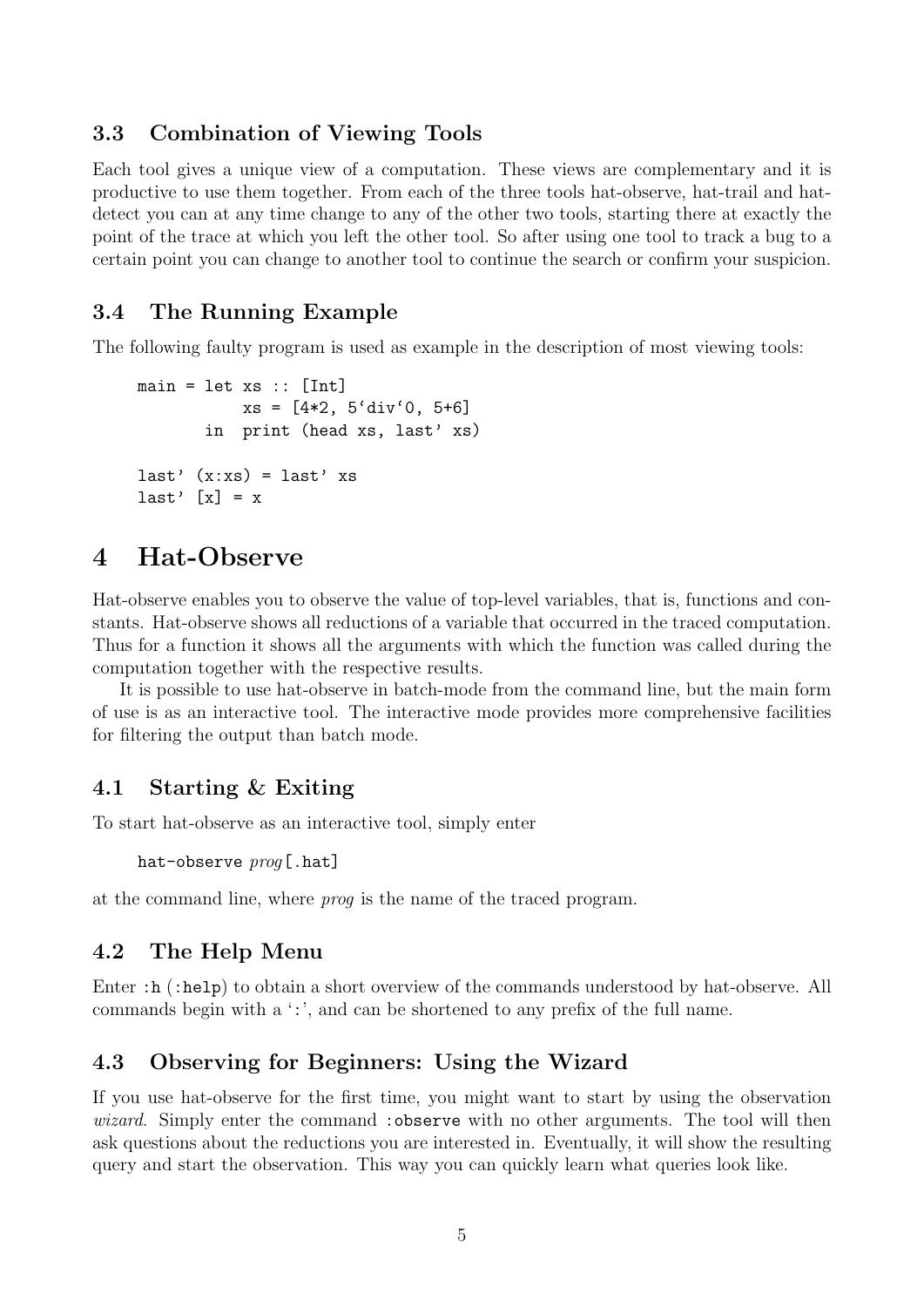## 4.4 Making Simple Observations

Observations of a function are made with the :observe command, or for simplicity, just by entering the name of the function at the prompt. For instance, enter : observe f, or simply f, to obtain all reductions of f.

To avoid redundant output, equivalent reductions of the identifier are omitted in the display (:set unique). You can change this behaviour in order to see all reductions, even identical ones (:set all). In future there will also be an option to see only the most general reductions. A reduction of an identifier is considered more general than another if all its arguments on the left-hand-side are less defined (due to lazy evaluation) and/or if its result on the right-handside is more fully defined.

# 4.5 Exploring What to Observe

If you forgot the correct spelling of a function identifier you want to observe or you do not know the program well, you may want to see a list of all function identifiers which can be observed. With the : info command you can browse the list of all top-level function identifiers which were used during the computation, and how many times they were used.

# 4.6 Filtering Reductions

Even when only unique reductions are shown, some observations may still result in an excessively large number of displayed equations. You only want to see those reductions in which you are particularly interested. There are several ways to decrease the number of reductions shown.

#### 4.6.1 Non-Recursive Mode

Hat-observe can omit recursive calls of the given function. If all the top-most calls of a function are correct, then all its recursive calls within the function itself are likely to be correct as well. If there are any erroneous recursive calls, their incorrect behaviour at least had no effect on the result of the top most calls. To omit recursive calls of a function, the :set recursive off command may be used. To see recursive calls again, use :set recursive on.

#### 4.6.2 Observing Calls from a Specific Context

Another way to restrict the number of reductions being observed is by observing only calls made from within a specific calling function. If you are interested in all calls of map from the function myMapper, try :observe map in myMapper.

#### 4.6.3 Specifying Reductions with a Pattern

You can significantly reduce the number of observed applications by observing only reductions that are instances of a given pattern. With a pattern you can specify in which reductions you are particularly interested.

You can enter a pattern for the whole equation or any prefix of it. A pattern for an equation consists of a pattern for the left-hand-side followed by a = and a pattern for the result. The = and result pattern may be omitted, as may any of the trailing argument patterns.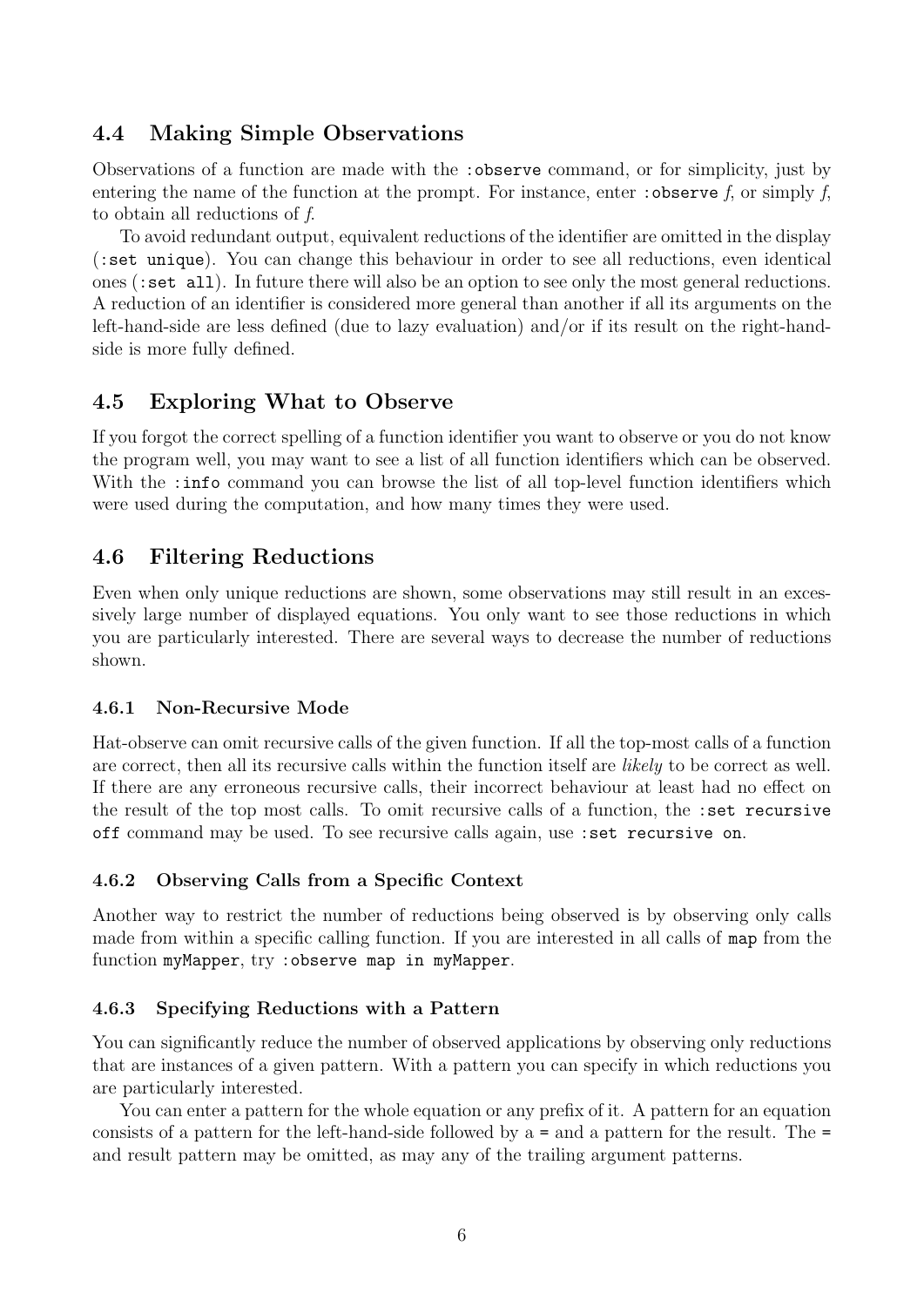If you wish to skip one argument in the pattern, use an underscore. An underscore  $\overline{\ }$  in a pattern matches any expression, value, or unevaluated. The bottom symbol  $\Box$  may also be used in patterns, and matches only unevaluated things.

Examples:

- To see all applications of map where its first argument is foo, enter : observe map foo. However, to see all applications of map where its *second* argument is foo, enter : observe map \_ foo.
- To see all applications of filter using first argument odd and resulting in an empty list, enter : observe filter odd  $=$  [].

Infix patterns are also supported, although the fixity and priority of the operator is not necessarily known, so always use explicit parentheses around such patterns.

Sugared syntax for strings and lists is supported, e.g. "Hello world!" for a string and [1,2,42] etc. for lists.

#### 4.6.4 Combination of Filters

Of course, all methods previously described can be mixed with each other, as in the following examples.

```
:observe map [1,2,3] in myMapper
:observe filter even (: 1 _ ) = | in myFunction
: observe fibiterative = = 0
```
## 4.7 Verbose Modes

There are several modes determining the relative verbosity of the output. :set uneval on shows unevaluated expressions in full, rather than abbreviating them to underscores. : set strSugar off turns off string sugaring, and :set listSugar off turns off sugaring for other kinds of list: in both cases, the effect is to reveal the explicit cons and nil structures.

#### 4.8 Browsing a List of Reductions

After successfully submitting a query in any of the described ways, the tool searches the given trace file. Depending on the size of the file and the number of reductions found, the search may take a considerable time. Progress will be indicated during the scan of the file. After the scan of the file, additional time might be spent on filtering the most general reductions matching the given pattern.

The first n (default 10) observed reductions are then displayed. More reductions can be displayed by pressing the RETURN key. The system indicates the availability of additional equations by prompting with --more--> instead of the usual command prompt. If more equations are available but you do not wish to see them, typing anything except the plain RETURN key will cause you to leave the equation display mode and go back to the normal prompt.

The number of equations displayed per group can be altered by using the :set group  $n$ command. The default is 10 reductions at a time. The reductions are numbered – this is to facilitate selection of an equation for use within the other hat tools.

Attention: because hat-observe uses lazy evaluation to determine the list of reductions, there may be a delay during which more reductions are determined.